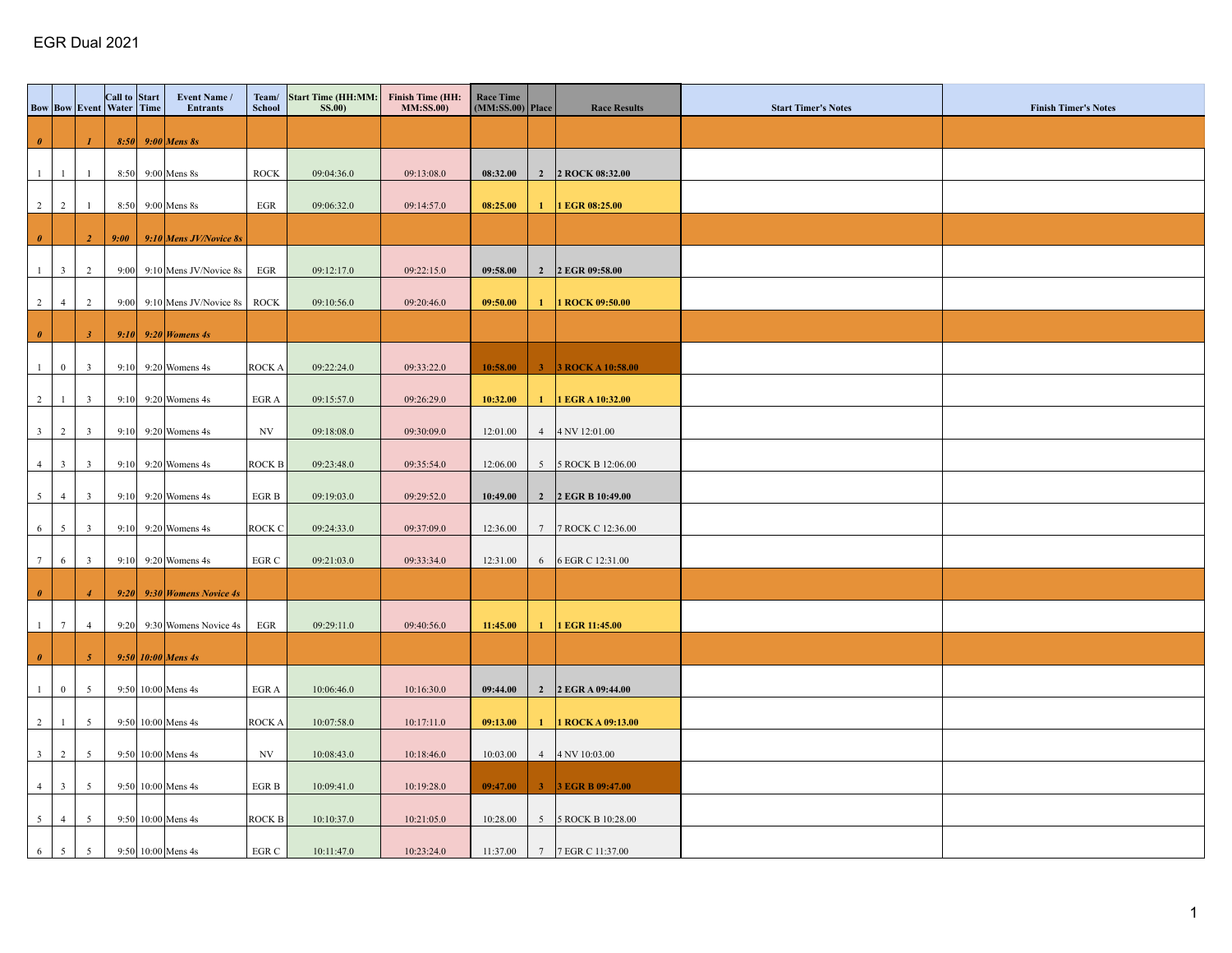|                |                 | <b>Bow Bow Event Water Time</b> | Call to Start | Event Name /<br><b>Entrants</b>   | Team/<br><b>School</b> | Start Time (HH:MM: Finish Time (HH:<br><b>SS.00</b> ) | <b>MM:SS.00)</b> | Race Time<br>$(MM:SS.00)$ Place |              | <b>Race Results</b>   | <b>Start Timer's Notes</b> | <b>Finish Timer's Notes</b> |
|----------------|-----------------|---------------------------------|---------------|-----------------------------------|------------------------|-------------------------------------------------------|------------------|---------------------------------|--------------|-----------------------|----------------------------|-----------------------------|
|                | 7   6           | $5\overline{5}$                 |               | $9:50$ 10:00 Mens 4s              | <b>ROCK C</b>          | 10:12:33.0                                            | 10:23:15.0       | 10:42.00                        |              | 6 6 ROCK C 10:42.00   |                            |                             |
|                |                 |                                 |               |                                   |                        |                                                       |                  |                                 |              |                       |                            |                             |
| $\theta$       |                 | 6                               |               | $10:00$ 10:10 Mens Novice 4s      |                        |                                                       |                  |                                 |              |                       |                            |                             |
|                | $1 \mid 7$      | 6                               |               | $10:00$ 10:10 Mens Novice 4s      | <b>ROCK</b>            | 10:14:12.0                                            | 10:26:17.0       | 12:05.00                        |              | 2 2 ROCK 12:05.00     |                            |                             |
|                | $2 \mid 8$      | 6                               |               |                                   |                        | 10:14:59.0                                            | 10:26:31.0       | 11:32.00                        | $\mathbf{1}$ | 1 EGR 11:32.00        |                            |                             |
|                |                 |                                 |               | 10:00 10:10 Mens Novice 4s        | EGR                    |                                                       |                  |                                 |              |                       |                            |                             |
| $\theta$       |                 | -7                              |               | $10:10$ 10:20 <i>Womens 8s</i>    |                        |                                                       |                  |                                 |              |                       |                            |                             |
|                | $1 \mid 1$      | $7\phantom{.0}$                 |               | $10:10$ 10:20 Womens 8s           | EGR A                  | 10:28:30.0                                            | 10:38:18.0       | 09:48.00                        |              | 1   1 EGR A 09:48.00  |                            |                             |
|                |                 |                                 |               |                                   |                        |                                                       |                  |                                 |              |                       |                            |                             |
|                | $2 \mid 2$      | $7\phantom{.0}$                 |               | $10:10$ 10:20 Womens 8s           | <b>ROCK</b>            | 10:29:14.0                                            | 10:39:26.0       | 10:12.00                        |              | 2   2 ROCK 10:12.00   |                            |                             |
|                | $3 \mid 3 \mid$ | $7\phantom{.0}$                 |               | $10:10$ 10:20 Womens 8s           | $_{\rm EGR}$ B         | 10:30:17.0                                            | 10:43:10.0       | 12:53.00                        |              | 3 3 EGR B 12:53.00    |                            |                             |
|                |                 |                                 |               |                                   |                        |                                                       |                  |                                 |              |                       |                            |                             |
| $\pmb{\theta}$ |                 | $\boldsymbol{s}$                |               | $10:20$ 10:30 Womens Novice 8s    |                        |                                                       |                  |                                 |              |                       |                            |                             |
| 1              | 4               | 8                               |               | $10:20$ 10:30 Womens Novice 8s    | <b>ROCK</b>            | 10:37:08.0                                            | 10:48:57.0       | 11:49.00                        |              | $1$   1 ROCK 11:49.00 |                            |                             |
|                | $2 \mid 5$      | 8                               |               | $10:20$ 10:30 Womens Novice 8s    | EGR                    | 10:37:47.0                                            | 10:49:40.0       | 11:53.00                        |              | 2 2 EGR 11:53.00      |                            |                             |
|                |                 |                                 |               |                                   |                        |                                                       |                  |                                 |              |                       |                            |                             |
| $\theta$       |                 | $\overline{9}$                  |               | $10:50$ 11:00 Mixed 8s            |                        |                                                       |                  |                                 |              |                       |                            |                             |
| $\vert$ 1      | $\overline{0}$  | 9                               |               | 10:50 11:00 Mixed 8s              | NV                     | 11:19:07.0                                            | 11:30:01.0       | 10:54.00                        |              | 6 6 NV 10:54.00       |                            |                             |
|                | $2 \mid 1$      | 9                               |               | 10:50 11:00 Mixed 8s              | EGR A                  | 11:20:16.0                                            | 11:29:10.0       | 08:54.00                        | $\mathbf{1}$ | 1 EGR A 08:54.00      |                            |                             |
|                |                 |                                 |               |                                   |                        |                                                       |                  |                                 |              |                       |                            |                             |
|                | $3 \mid 2$      | 9                               |               | 10:50 11:00 Mixed 8s              | <b>ROCKA</b>           | 11:21:00.0                                            | 11:30:03         | 09:03.00                        |              | 2   2 ROCK A 09:03.00 |                            |                             |
|                | $4 \mid 3$      | 9                               |               | 10:50 11:00 Mixed 8s              | EGR B                  | 11:21:36.0                                            | 11:31:29.0       | 09:53.00                        |              | 4   4 EGR B 09:53.00  |                            |                             |
|                | $5 \mid 4$      | 9                               |               | 10:50 11:00 Mixed 8s              | <b>ROCK B</b>          | 11:22:43.0                                            | 11:32:27.0       | 09:44.00                        |              | 3 3 ROCK B 09:44.00   |                            |                             |
|                |                 |                                 |               |                                   |                        |                                                       |                  |                                 |              |                       |                            |                             |
|                | $6 \mid 5$      | 9                               |               | 10:50 11:00 Mixed 8s              | EGR C                  | 11:23:41.0                                            | 11:34:39.0       | 10:58.00                        |              | 7 7 FGR C 10:58.00    |                            |                             |
| 7 <sup>1</sup> | 6               | 9                               |               | 10:50 11:00 Mixed 8s              | <b>ROCK C</b>          | 11:24:26.0                                            | 11:34:36.0       | 10:10.00                        |              | 5 5 ROCK C 10:10.00   |                            |                             |
|                |                 |                                 |               |                                   |                        |                                                       |                  |                                 |              |                       |                            |                             |
| $\theta$       |                 | $10^{\circ}$                    |               | $11:00$ 11:10 Mixed Novice 8s     |                        |                                                       |                  |                                 |              |                       |                            |                             |
|                |                 | 1   7(5)   10                   |               | 11:00 11:10 Mixed Novice 8s       | EGR                    | 11:29:44.0                                            | 11:40:06.0       | 10:22.00                        | $\mathbf{1}$ | 1 EGR 10:22.00        |                            |                             |
|                | $2 \mid 8 \mid$ | 10                              |               | $11:00$ 11:10 Mixed Novice 8s     | <b>ROCK</b>            | 11:30:47.0                                            | 11:42:57.0       | 12:10.00                        |              | 2   2 ROCK 12:10.00   |                            |                             |
|                |                 |                                 |               |                                   |                        |                                                       |                  |                                 |              |                       |                            |                             |
| $\theta$       |                 | II                              |               | $11:10$ $11:20$ Middles School 8s |                        |                                                       |                  |                                 |              |                       |                            |                             |